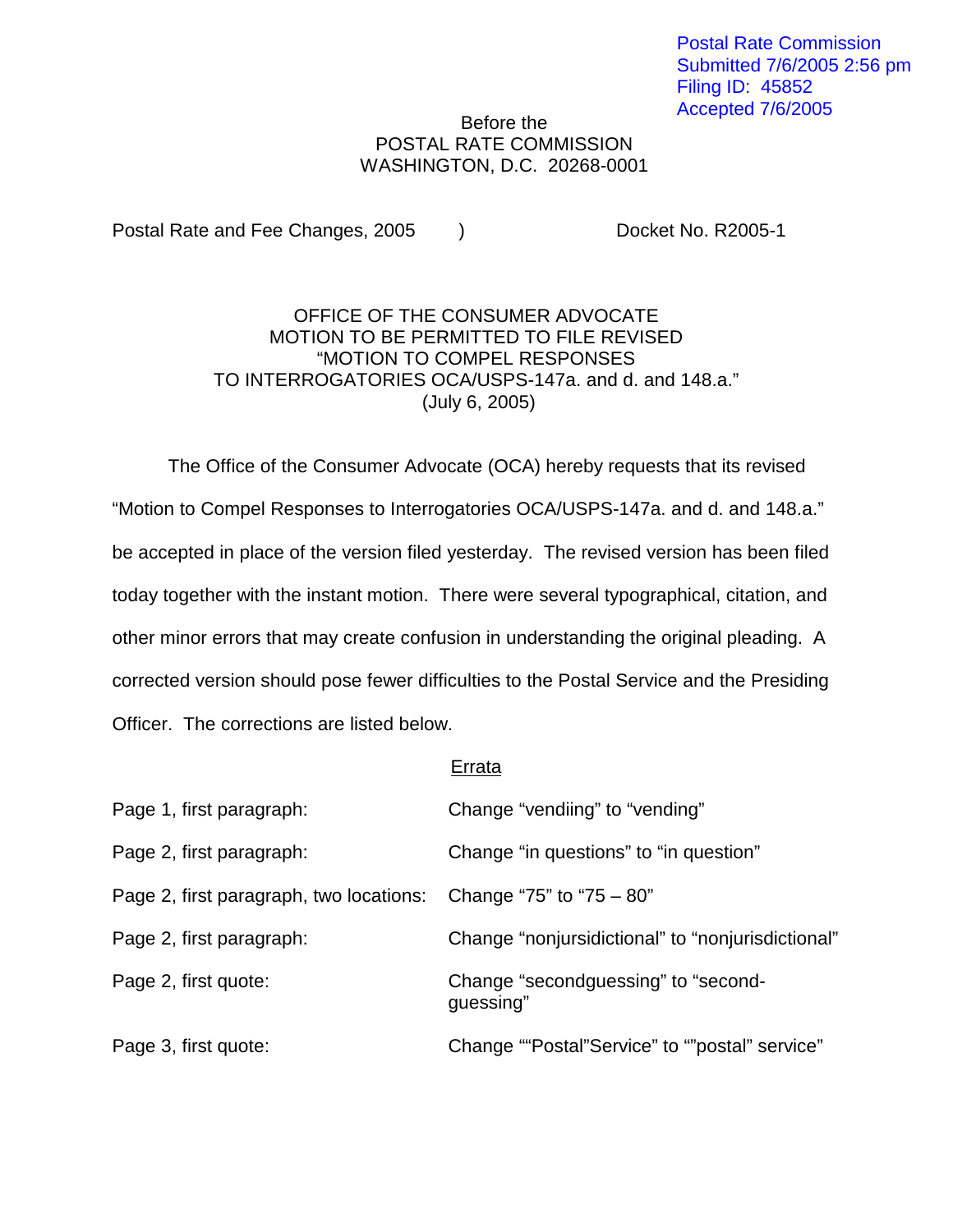| set of quotes:                 | Page 3, insert sentence before second "Similar views were articulated in the C99-1<br>proceeding:[fn]10"                                                                                               |
|--------------------------------|--------------------------------------------------------------------------------------------------------------------------------------------------------------------------------------------------------|
| Page 3, note 7:                | Change "dismiss" to "Dismiss"                                                                                                                                                                          |
| Page 3, note 9:                | Delete references to pages 11 and 12; change<br>"January 6" to "January 16"                                                                                                                            |
| Page 3, note 10:               | Insert "Order No. 1239, "Order Denying Motion<br>of United States Postal Service to Dismiss<br>Complaint and Notice of Formal Proceedings,"<br>issued May 3, 1999, Docket No. C99-1, at 11<br>and 12." |
| Page 4, first full sentence:   | Change "Order No. 1389" to "Order No. 1239"                                                                                                                                                            |
| Page 5, first quote:           | Add a line separation between first and second<br>sentences                                                                                                                                            |
| Page 7, first full paragraph:  | Change "outweigh" to "outweighs"                                                                                                                                                                       |
| Page 7, second full paragraph: | Change "50" to "55 $-60$ "                                                                                                                                                                             |
| Page 8, first full paragraph:  | Change "RCS" to "Poste Digital"                                                                                                                                                                        |
| Page 8, second full paragraph: | Change "card store" to "Card Store"                                                                                                                                                                    |
| Page 8, second full paragraph: | Change "unmistakeable" to "unmistakable"                                                                                                                                                               |